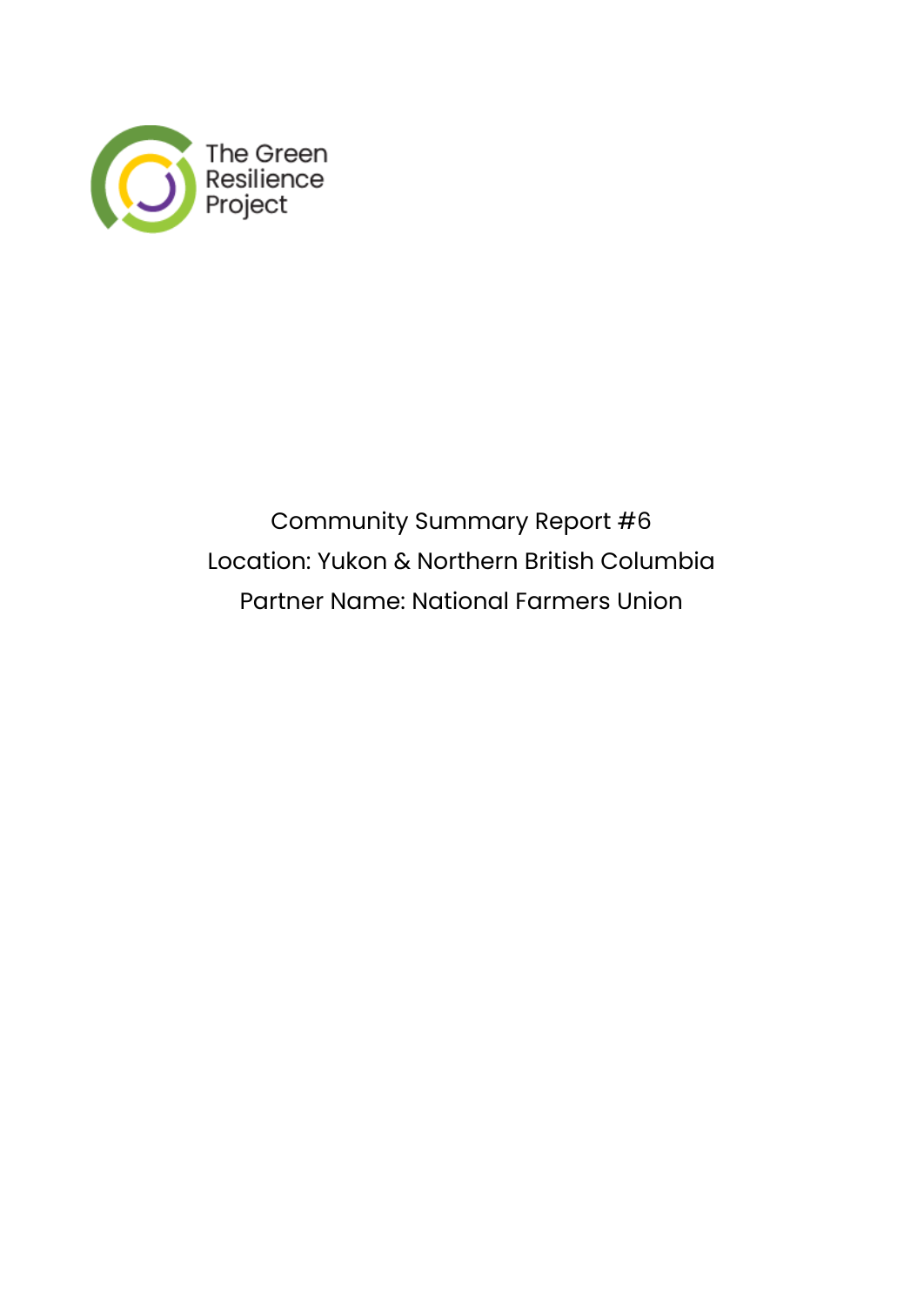

#### Green Resilience Project Community Summary Report

Community Partner name: National Farmers Union Conversation date: January 18th, 2022 Contact: Mara Shaw shaw@nfu.ca

#### **1. Introduction**

#### **A. Summary**

Themes that emerged include;

- Farmers' incomes are directly impacted by changes in climate, and especially climate disaster.
- Government financial supports don't support small, medium sized, diversified farms.
- Farmers' income margin is so small, government needs to fund mitigation changes that require investment; infrastructure, landscape changes, research, supports, electrification, and climate disaster response.
- Insurance supports don't support small, medium sized, diversified farms.
- When funding exists for climate change mitigation, disaster response, etc. it tends to have many barriers to access, or take an incredible long-time, creating immediate cash flow issues.
- Farmers end up paying for climate change more than eaters.
- Consumers need to continue to be educated on the value to climate of local food systems.
- Farmers need to continue to build networks, mobilize, and collectively market themselves for economic stability.
- Farmers need to continue to build networks, mobilize, and make collective asks to all levels of government.
- Climate change is not the only challenge farmers face.
- Climate change and income insecurity affects the mental health of farmers.

#### **B. About the Green Resilience Project**

This community conversation was part of the Green Resilience Project, a Canada-wide series of conversations exploring and documenting the links between community resilience, income security and the shift to a low-carbon economy. Working with a designated partner organization from each community, the Green Resilience Project aims to create spaces in which a wide range of participants can talk through the links between climate change and income security, and identify possible next steps to build or maintain community resilience in the face of these challenges.

This Community Summary Report reflects what we heard and learned in our community's conversation. Each Project partner organization across Canada will be producing a similar report. In March 2022, the Green Resilience Project will produce a final report summarizing findings across conversations, which will be available to the public and shared with Environment and Climate Change Canada.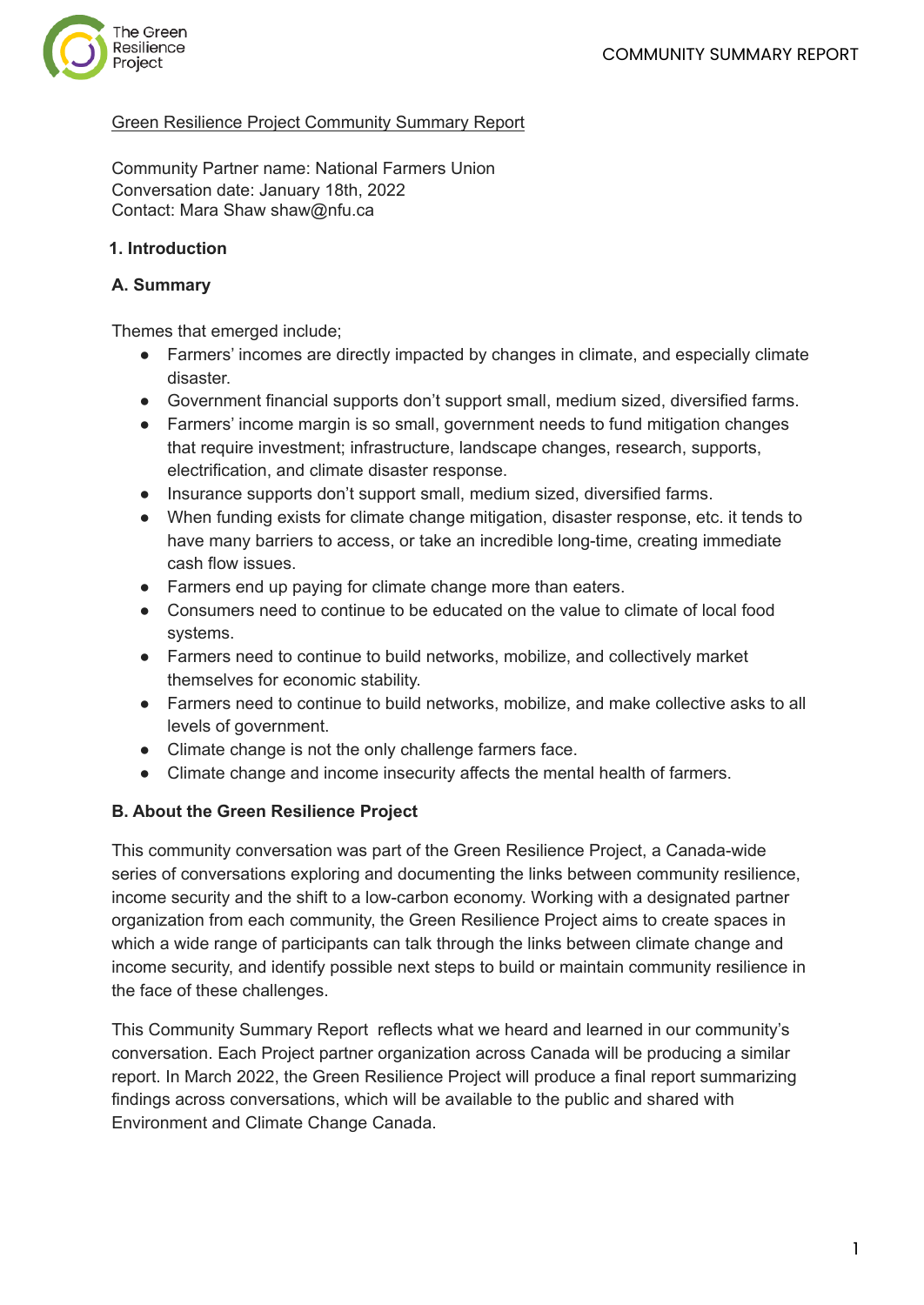

Funding for the Green Resilience Project is generously provided by Environment and Climate Change Canada's Climate Action and Awareness Fund. The Project is is managed and delivered by Energy Mix Productions, Basic Income Canada Network, Coalition Canada Basic Income - Revenu de base, Basic Income Canada Youth Network, national experts and local partners

## **C. About the Community Partner organization**

The National Farmers Union (NFU) is Canada's national farm organization committed to family and cooperative farms. Promoting agroecology and food sovereignty for 50+ years, the NFU does not waver in our vision for farmers, eaters, and the earth, embedded in social and economic justice coast to coast to coast, and internationally. The National Farmers Union is a direct-membership organization made up of farmers and farm workers who share common goals. Our goal is to work together to achieve agricultural policies which will ensure dignity and security of income for farmers and farm workers while enhancing the land for future generations.

#### **D. Why this community was selected to have a conversation**

- Northern BC and Yukon communities experience a different context, and set of challenges compared to southern regions.
- *●* There are many unique climate events due to the different biogeoclimatic zones throughout BC and the Yukon. Flood, extreme wind, drought, were all experienced.
- *●* Many in the local communities in northern BC work in oil and gas both consumers of farmers' products and some farmers with off-farm work with oil and gas.
- The farming community's resourceful, and supportive to one another during disaster. Homes in the community are inaccessible with the price of housing.
- There is an abundance of small-scale producers in BC, they are actively having conversations around increasing organic matter to mitigate climate impacts, and generally able to pivot more easily.
- Hard to keep up with the price of land. Farmers are competing with land priced for developers. How to support the next generation of farmers with inaccessible land prices?
- 5 out of 10 farmers in BC make less than \$10,000 / year (Stats Can).
- Starting farms is also such a big initial capital investment.
- *●* The farming community is challenged by not being able to access emergency funds at all, or waiting 18 months for support.
- *●* Financial assistance in the face of climate disaster doesn't fit small, mid-sized farms. Therefore climate disaster means significant income loss.
- *●* Farm insurance did not recognize poultry as an insurable claim specifically.
- The eater community, when educated and connected to farmers, is compassionate and can rally to support farms during climate disaster.

#### **E. About the conversation participants**

Farmers and farmworkers are at the forefront of the climate crisis. One participant noted "my farm flooded this spring, it was about a 20-30 year event and I'm expecting it to happen maybe every 5-10 years going forward…I spent \$30,000 on a building and almost lost it to a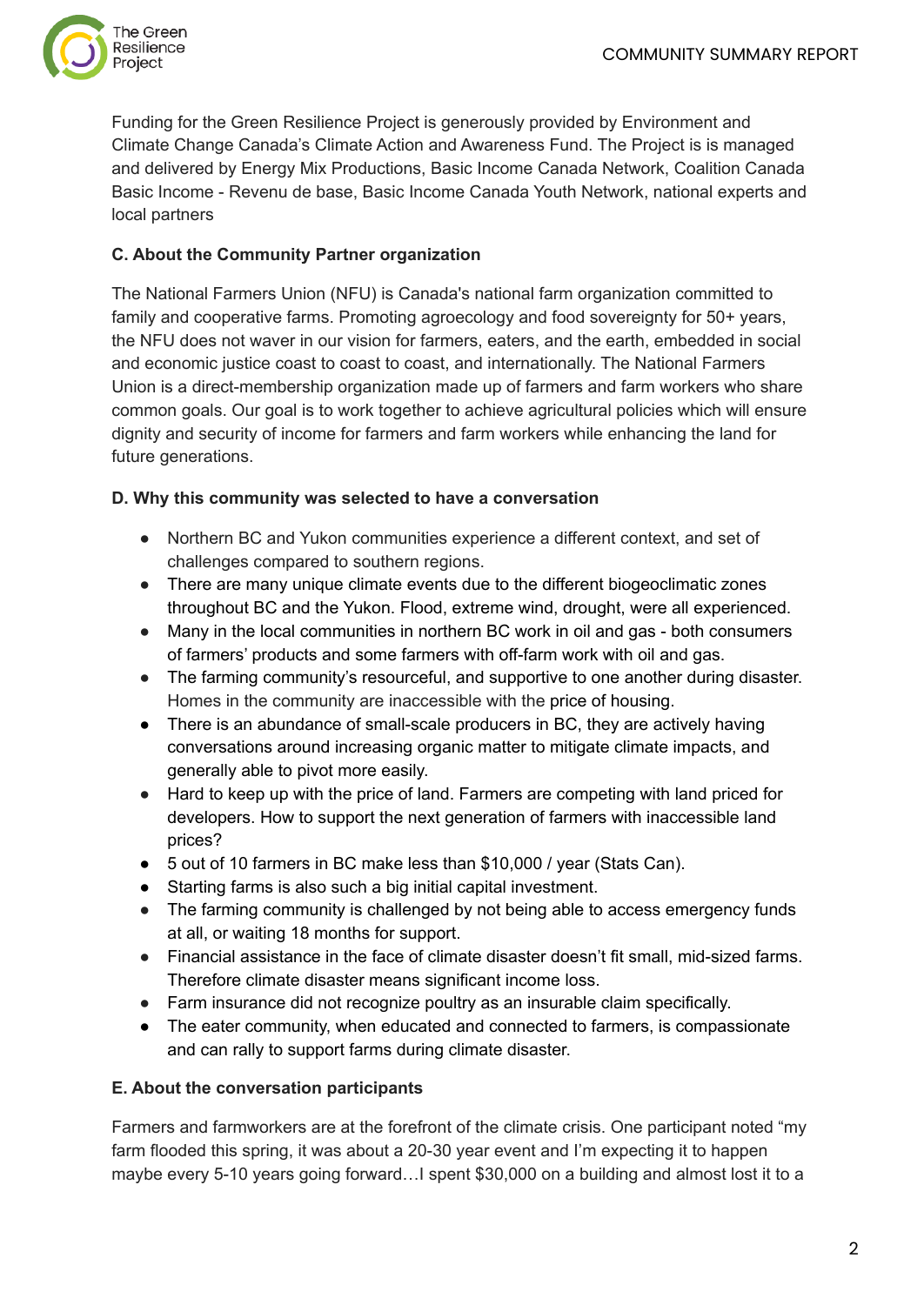

flood the following spring." The impact on income security in the face of climate change is felt acutely by farmers, farm workers, and landworkers of all kinds. Farmers are also business owners that rely on land to access income. Farmers need to be included and heard by decision makers on issues of climate change and income security.

The participants were not all located in the same local community. They were situated across Northern BC, and one Yukon farmer. Farmers' experiences also varied based on what they produced, type of marketing, scale of farm, among other differences.

The National Farmers Union leveraged our network of farmers to reach participants. Participants did not need to be members to participate. All farmers and farm workers, member or non-member from the region were invited to participate.

Northern BC and Yukon farmers' experiences are unique, with distinct challenges and assets from southern farmers. It is important that the experiences from these regions are captured and communicated. 75% of participants identified "My livelihood has been or is in danger of being seriously impacted by climate change". It was noted during the conversation that Northern BC communities will be heavily affected by the transition off fossil fuels, with some participants identifying a direct impact to their livelihoods.

### **F. The Community Conversation**

- The conversation took place on zoom after work hours.
- The event included context, introduction of terms and shared language, and deep open discussion.
- The event was successful, all participants were engaged over the 2 hours.

# **2. What We Heard**

A. How are the changes to our community's environment and economy discussed in the introduction affecting you, your family or the community as a whole?

In the face of a change in the environment; specifically climate disaster, participants discussed the following:

- Issues in supply chain one participant communicated delivery delays and then weren't notified until the day before that chicks were arriving, another noted seed shortages.
	- "The supply chain issues are in food in general, but also the supplies to support recovery from extreme events, so being cut off often in more remote places, these extreme events can really amplify that access issue and the supply chain issues. We have a really globalized system for our supply chain so it's pretty fragile when it comes to our local communities".
- The broader community experiences food insecurity, or increased food insecurity
	- "I think another lose to the community was supply of produce, I'm one of the larger vendors at our farmers market and for 4-8 weeks after my flood the amount of vegetables available at the farmers market was decreased…these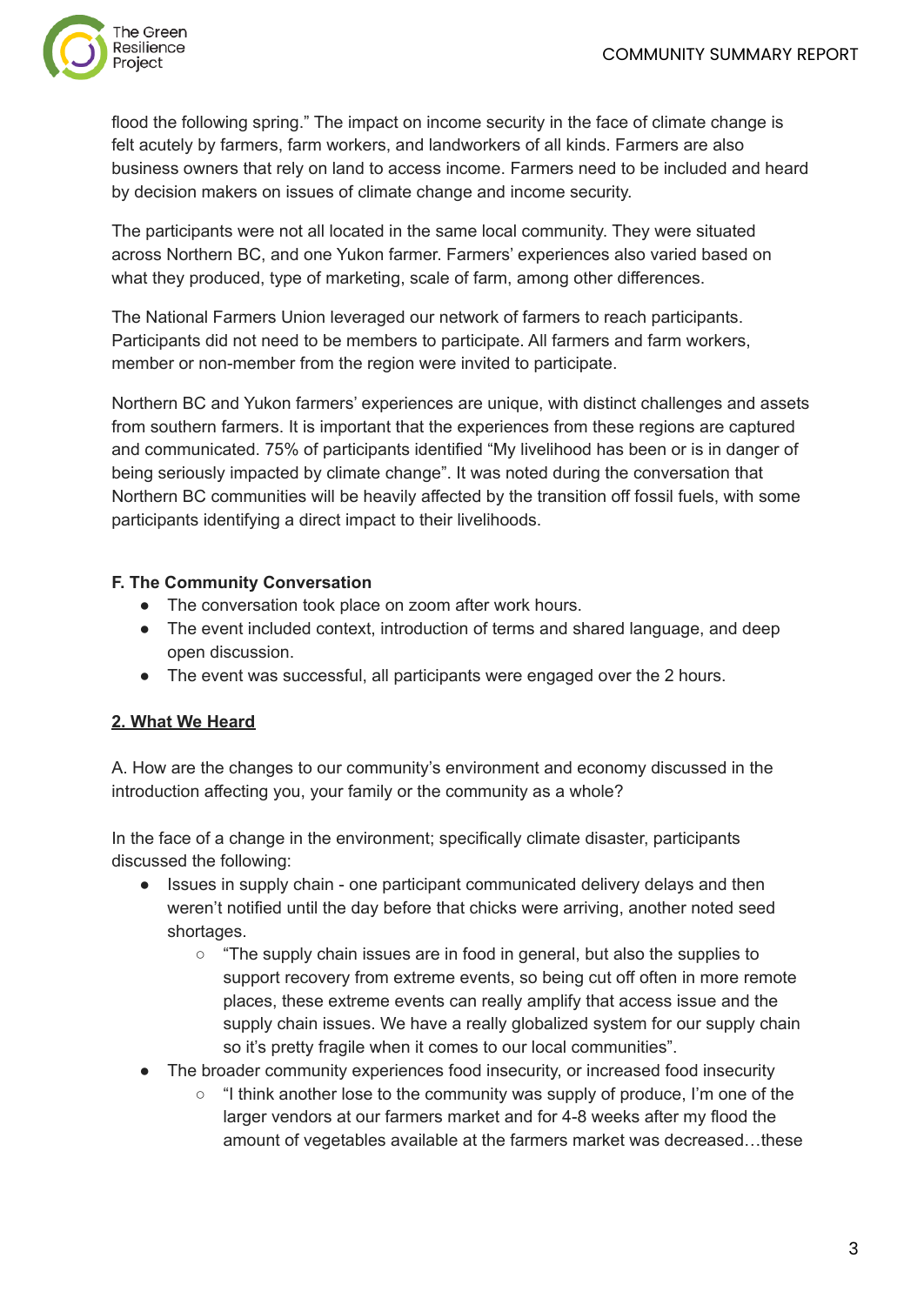

climate change extreme events / related events can have an impact on our food security locally".

- Having to pivot their business multiple times is significant new work creating stress on the farmer and the farm business.
- There is a heavy toll on farmers' mental health when they are pivoting/rebuilding a crop succession plan mid-season in response to climate disaster.
- Constant pivoting of business isn't sustainable.
- The tight profit margin for many farms makes farmers income vulnerable and affects farmers' mental health. Constant disaster response is also a mental health burden. Farmers often have strong values and a desire to do things right in climate change mitigation which is an additional mental health burden.
	- "It certainly puts a lot of pressure from a mental health perspective on the farmer to constantly pivot, pivot, pivot because your business planning doesn't hold true 2 years down the road, 3 years down the road…and you could be changing monthly, weekly in some cases".
	- "Farmers are already on the frontline of climate change, and where they live, is where they work, is where they play, they're connected ot the land in a different way than the rest of the community, so these impacts, these extreme events can cause a stress, particularly when a very tight margin on income is affected".
- Farmers are resilient and accustomed to adapting and being resourceful, but don't want to keep being resilient in the face of adversity.
- There is farming community resilience in the fact that there are many diversified, small scale farms able to able quickly - but fewer in the north.
- Thinking about regenerative agriculture as a climate solution, cover crops are difficult to incorporate in the north because of a short season, that means taking a whole season out of production which is both a loss of income and a cost of cover crop seeds and labour.

B. How are these environmental and economic changes related to each other?

- During flood disaster farm worker hours had to be reduced, had to pivot business to microgreens production temporarily.
	- "When climate change flooded my farm, it was a pretty direct cut of my personal income, I have staff that I have to pay minimum wage, and I reduced their hours a bit, but we still needed to replant crops and get back on track, so I had the upfront capital expenses a second time for the year, and came out of my wage".
- When there is a relationship between farmers and consumers (via CSA, or farmers market), consumers want to support the farmer and will be patient and adaptable.
- During disaster, some programs exist but don't support the timelines and realities. farmers require, for example AgriInvest and Agristability offers disaster support but it's too slow (18 months, after taxes are done). Both programs need to keep reference margin to be high to be triggered. In reference to crop insurance programs, young / new farmers can't cash in based on the analysis structure.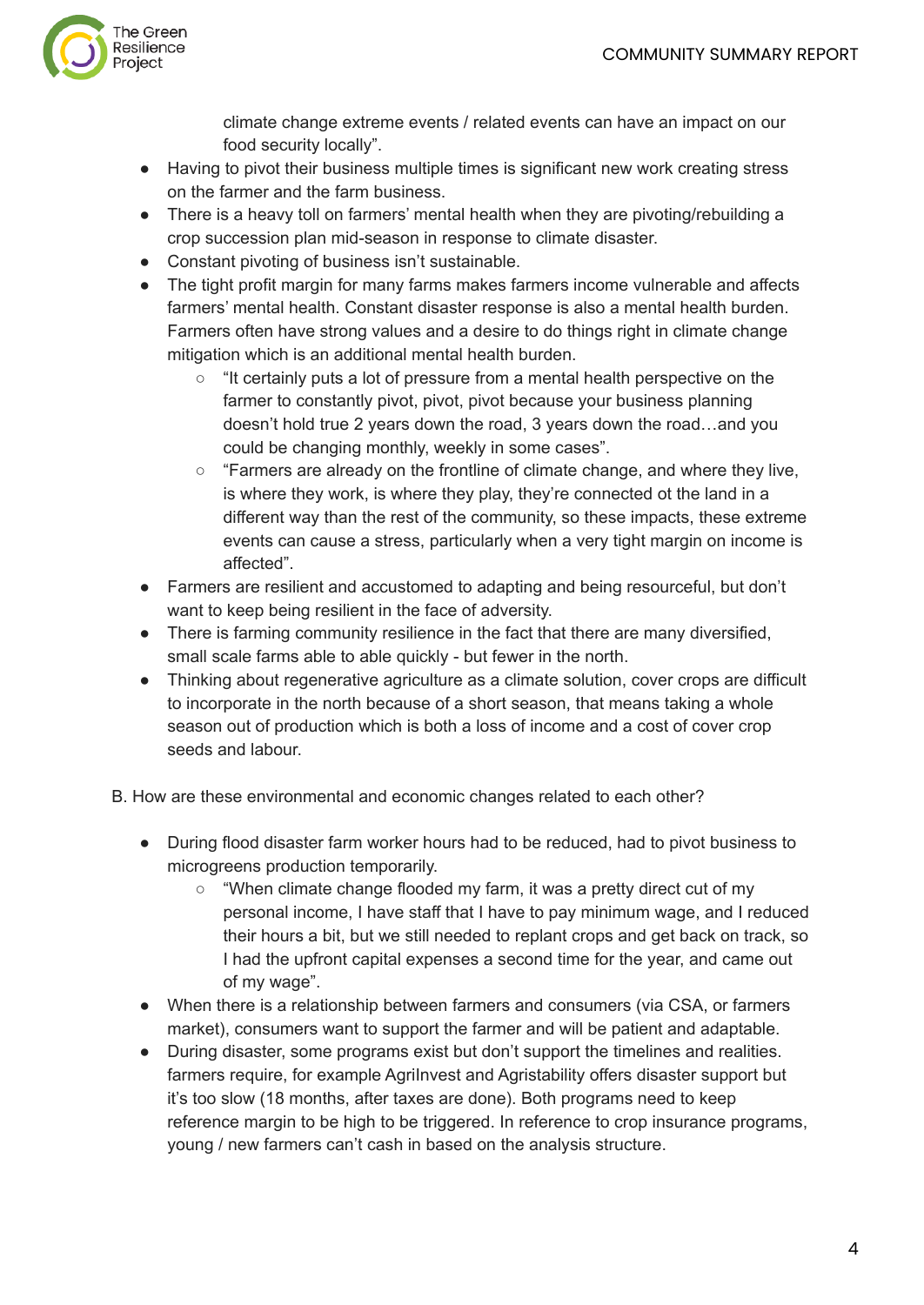

- $\circ$  "You have to show a loss of income over the previous year and because my business is still very young, I'm expanding by 20-30-50% in my gross revenue from year to year".
- Climate disaster is costly, but cost is being absorbed by the farmer.
- Direct marketers may be able to adjust their price marginally, while other commodities are "price takers" with price determined by the market.
- Food will rise in price with disasters, but consumers are experiencing the same disasters.
- In Northern BC, many consumers work for oil and gas. If those jobs are lost (and not justly transitioned), the consumers' income is reduced or lost and unavailable to support farmers.
- Many Peace region farmers work in oil and gas on-farm, and as we transition off fossil fuels, farmers' economic bracket will change.
- Climate change is one of many influencers shaping farmer income. We need to treat farmers better and allow them to live above the poverty line, and culturally reconnect to food.

C. What are some possible solutions to the challenges we've discussed that will help the community respond to climate change and create income security for all community members?

Possible solutions brainstormed included:

- Sourcing local producers, thus relying less on larger supply change issues.
- Remote farms are challenged by barriers to accessing services and supplies, with inaccessible shipping. This constraint dictates what is feasible on farm.
- Building more collectives, working together with local producers more.
	- "I think that there could be some real synergies in relationships and solutions built cross commodity as well. So grain farmers helping livestock farmers…I guess that comes right down to strengthening our local food systems rather than relying on the global or even inter-provincial".
- Decentralizing abattoir access allows for more efficient processing, less fossil fuel use, increase farmer income, and food staying local.
- Farmers must continue connecting with consumers, there is strength and income stability in a CSA programs. Farmers must continue educating our local communities / consumers about food growing and climate change, and the role of the small, mid-sized farm in mitigating climate change and supporting local economies, and adjust expectations. Consumers need to change their diet in order for farmers to become stronger.
	- "A connected consumer base is definitely a strength to have".
- The government paying farmers for their part of climate solutions as they store carbon in the soil using agroecological practises and low input methods.
- Capital funds to introduce climate friendly practises like electric tractors and other electrification projects.
- Farms are often fossil fuel reliant currently and need support to "upgrade" a variety of equipment to electric models or more efficient fossil fuel models. Electrification isn't a priority for farmers, knowing how long it would take with small profit margins to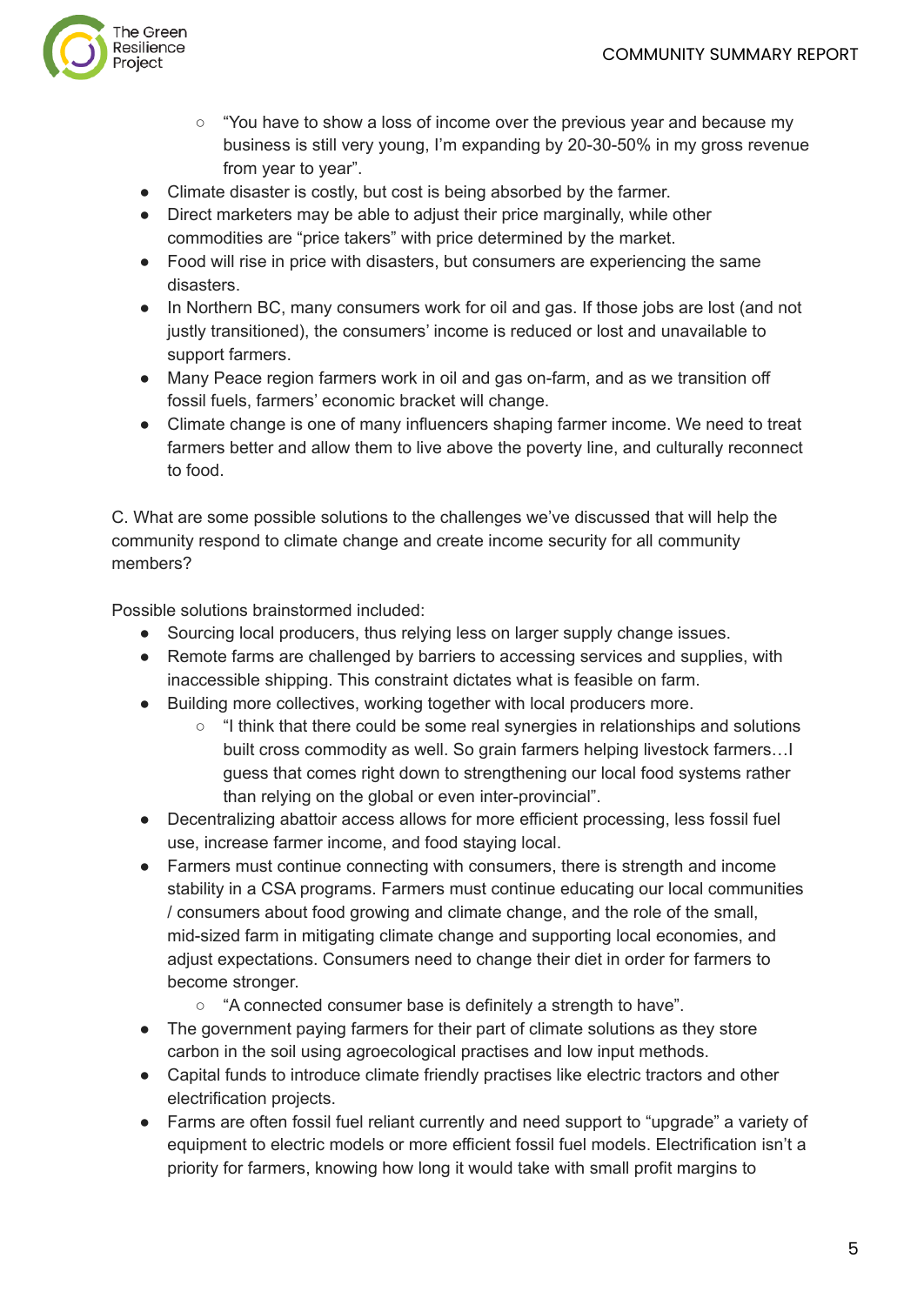

replace big equipment. That shift needs to be funded. However, farmers are more able to respond to climate change through local partnerships, changes in practices, etc.

- More research happening on farm, more trial projects, more living labs initiatives to help incorporate climate action on farm.
- Availability of basic income would allow farmers to have the time to think through and plan to implement and trial new approaches.
- Concerns around how basic income would be used.

D. How do you think these solutions can be achieved to build, maintain or strengthen community resilience? Who is responsible for these changes—individuals, community groups, governments or a mix?

- Participants identified that there is an agriculture adaptation strategy in the Peace region which is an important next steps strategy bringing together many voices over the common issues being faced, but it has many holes in the development plan, and it is lacking community resilience plans to address more social, ecological, thriving community resilience; no transportation plan, no supply chain plan, no labour plan, no price plan.
- Given the economic reality of farms, mitigation and adaptation efforts need to be funded by the government.
	- $\circ$  "For example, things like actual changes to the landscape that are going to make us more resilient to climate change like building burms to prevent flooding...is going to take some pretty serious funding and coordination, and planning".
- If funds are available, there needs to be support to help farmers access them (grant writing support; i.e. money isn't enough - need to make it easily accessible).
- Solutions need to come both top-down (government supported) and bottom up: (farmer-led).
- Thinking of mitigation and response, there is a need for the re-establishment of extension services, and research centres in the North could be a big step forward; including introduction of exploration farms to test new strategies, considering local context (water management, pest management, seed trials).
- Farm support community organizations could support regional branding efforts / collective marketing, specifically they could have a campaign for traceability information on food for the consumer.
- Farm work not made to be a viable career with economic opportunity in comparison with the oil industry in the region.

# **3. What We Learned**

Please summarize your perspective on the key points you listed in section two. Why were they important? Were they brought up frequently, met with contention, surprising to you or your facilitators, etc.? Was there a strong consensus on any of the key points? You are welcome to expand on any key points you find especially interesting.

● Nearly everything that was brought up was a common experience and perspective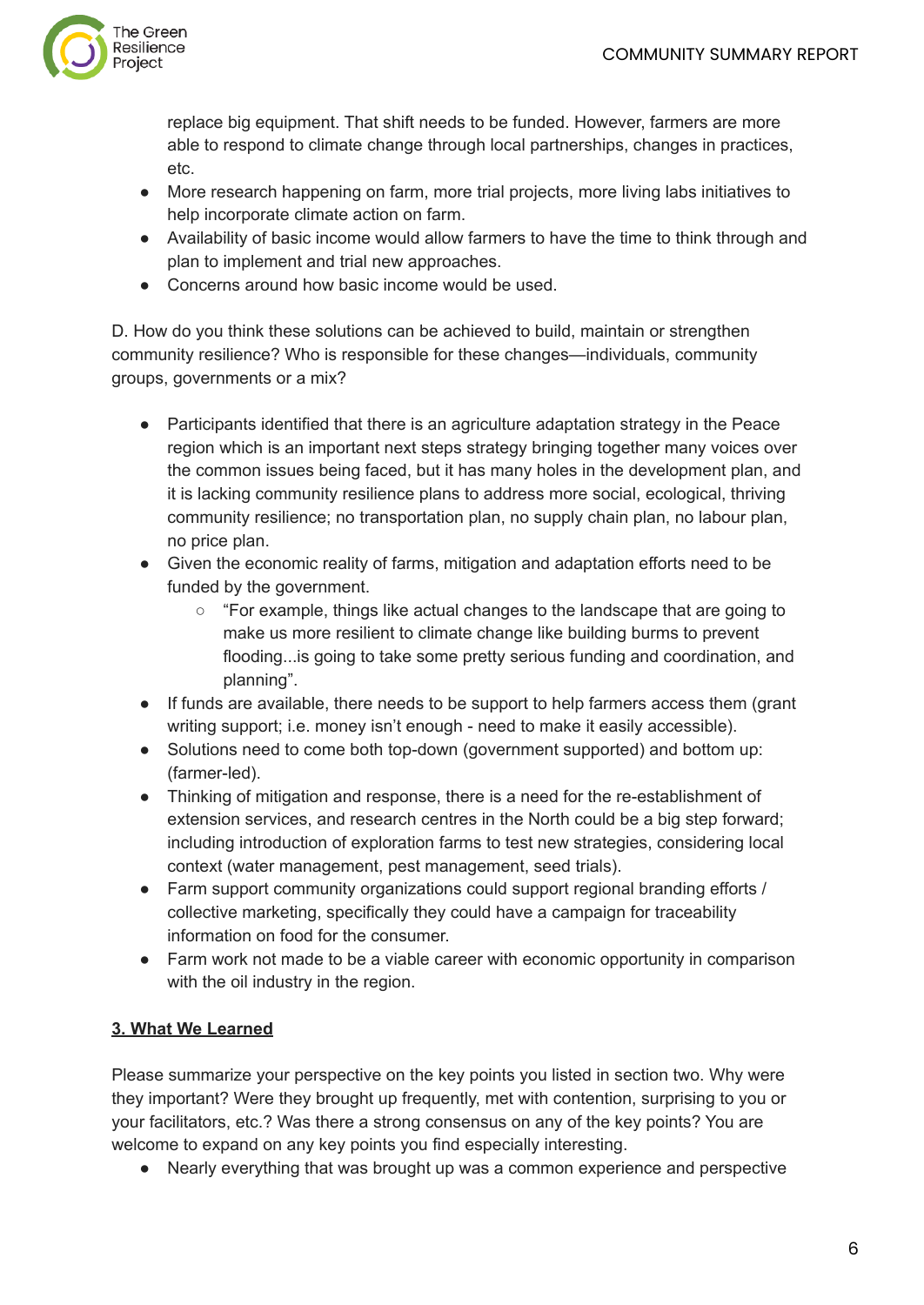

- Farmers are facing so many challenges and to make the on-farm changes they want to, to address climate change, they need funds and access to support to get funds.
- Farmers are too often not heard, while there experience with climate change is so acute, and they are absorbing economic costs of climate change; even though they really can't afford too.
- Consumers have a role to play in supporting local integrated food economies.
- Programs that exist are one-size fits all and small-scale producers, especially new and growing producers aren't getting any government support.
- Farmers don't have the time or money to incorporate the positive agroecological and regenerative approaches they'd like to.
- Basic income in a farming context isn't largely understood.
- To what extent do you think your conversation built wider and deeper understanding of the links and synergies between community resilience, livelihoods, income security and the low-carbon transition? Please explain your response.
	- 1 Not at all
	- 2
	- 3
	- **○ 4**
	- 5 Very much so
- To what extent did participants demonstrate increased awareness of climate change and their own capacity for climate action? Please explain your response.
	- 1 Not at all
	- $\circ$  2
	- **○ 3**
	- $\circ$  4
	- 5 Very much so
- To what extent were new relationships between community partners and conversation participants created and fostered? Please explain your response.
	- 1 Not at all
	- $\circ$  2
	- **○ 3**
	- 4
	- 5 Very much so
- To what extent did your conversation create opportunities to foster ongoing discussion of solutions related to climate change, income insecurity and community resilience? Please explain your response.
	- 1 Not at all
	- $\circ$  2
	- **○ 3**
	- $\circ$  4
	- 5 Very much so